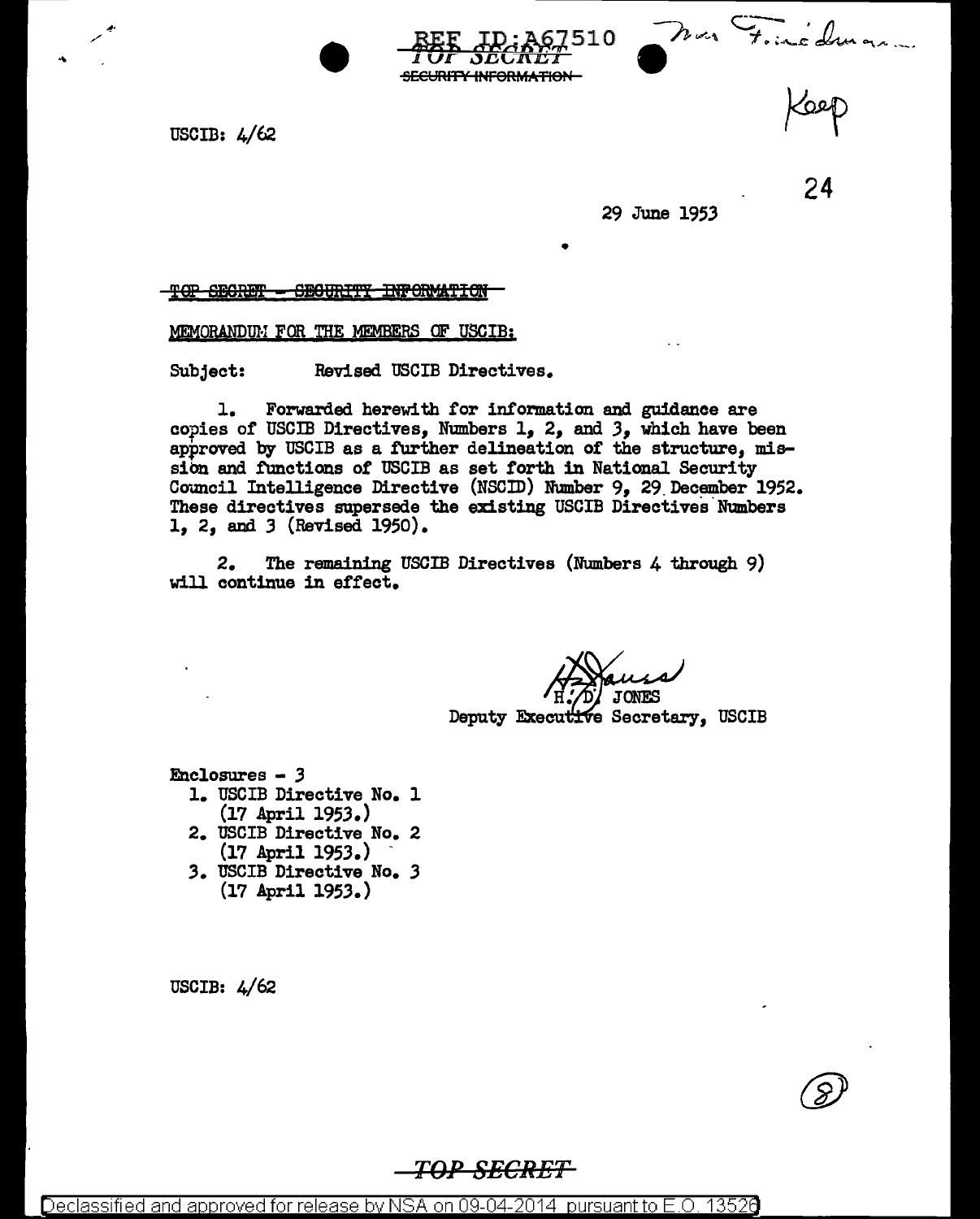

# USCIB DIRECTIVE NUMBER 1 (CIBD  $#1$ ) {Approved by USCIB on 17 April 1953) ORGANIZATION, MISSION, AND FUNCTIONS

## -OF THE

#### UNITED STATES COMMUNICATIONS INTELLIGENCE BOARD (USCIB)

#### PURPOSE

1. The organizational arrangements and operating procedures set torth herein are established as those of the United States Communications Intelligence Board (USCIB) in the discharge of its duties and 1esponsibilities, as prescribed in National Security Council Intelligence Directive Number 9, revised, 29 December 1952 (NSCID No. 9).

#### FUNCTIONS AND AUTHORITY

2. The functions, authority, and composition of USCIB shall be as prescribed in NSCID No. 9.

- 3. The USCIB organizational structure shall consist or:
	- a. The Board.
	- b. An Executive Committee.
	- c. An Executive Secretariat.
	- d. Standing and ad hoc committees as necessary.

4. Terms of reference for the subordinate elements listed above will be established in succeeding directives.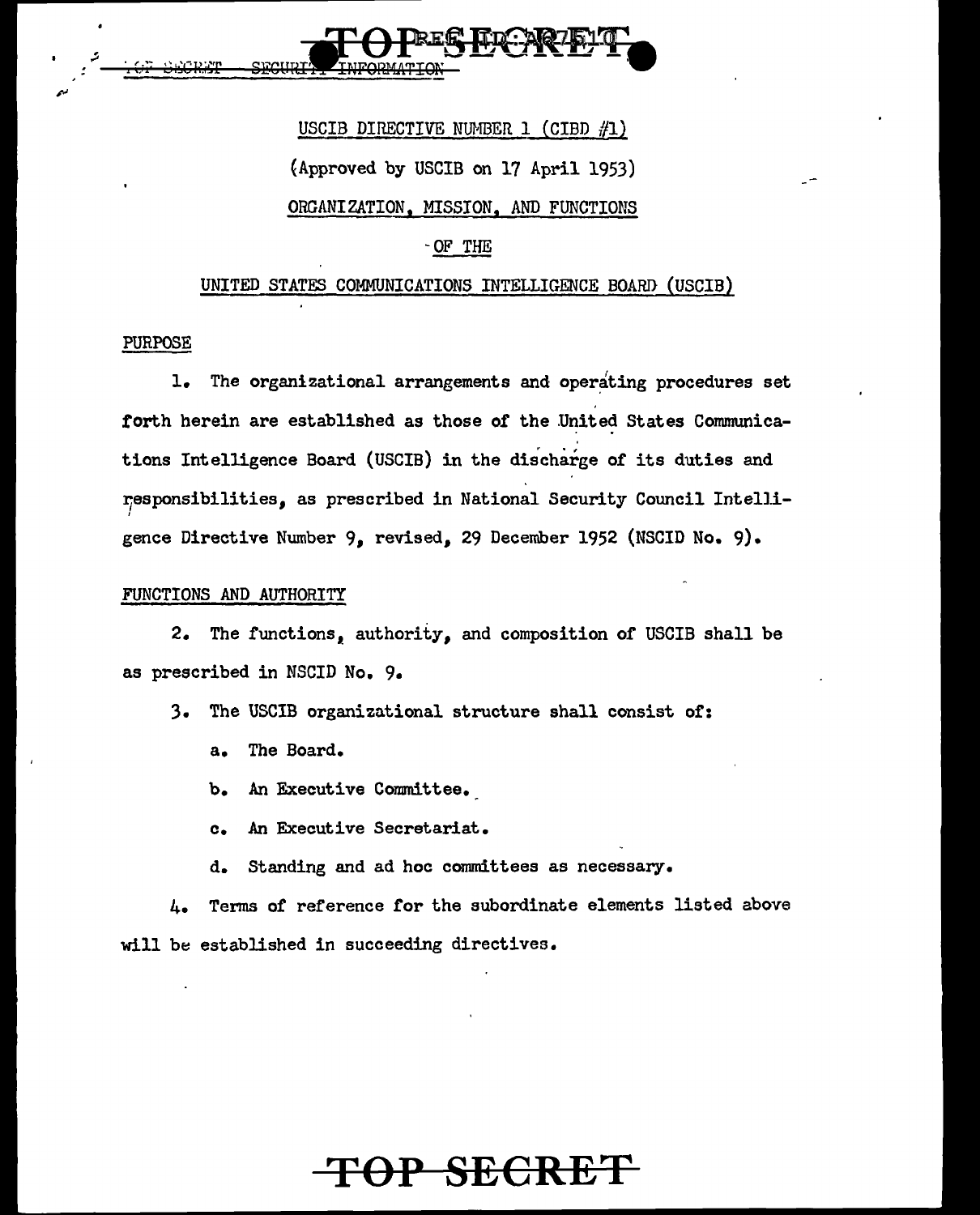#### PROCEDURES

•

5. USCIB shall meet as provided in NSCID No. 9.

6. Each department and agency having membership on USCIB shall be represented at each meeting by its member or an alternate. The Executive Secretary, or an alternate, shall attend each meeting.

<u>E CIDE LOND</u>

7. The voting procedure to be employed by USCIB is prescribed in NSCID No. 9. Voting may be accomplished by vote sheet when appropriate.

8. Any member of USCIB may place an item on the agenda by notifying the Executive Secretary in writing, or by introducing it at a meeting with the concurrence of all members. Items may also be placed on the agenda by the Executive Secretary.

9. No item which has not been in the hands *ot* the members a minimum of two working days prior to the meeting shall be considered without the unanimous consent *ot* the members •

 $\cdot$  10. USCIB shall consider all matters upon which the Executive Committee has been unable to reach decision, or which otherwise require consideration by the Board.

11. USCIB members will be notified promptly, by the Executive Secretary, of decision within the Executive Committee upon any matter considered by it. Absence of objection by any member within seven working days after notification of the Executive Committee action will constitute USCIB approval.

- 2 -

 $\Delta$ pproved - 17 April 1953 CIBD  $\#$ 1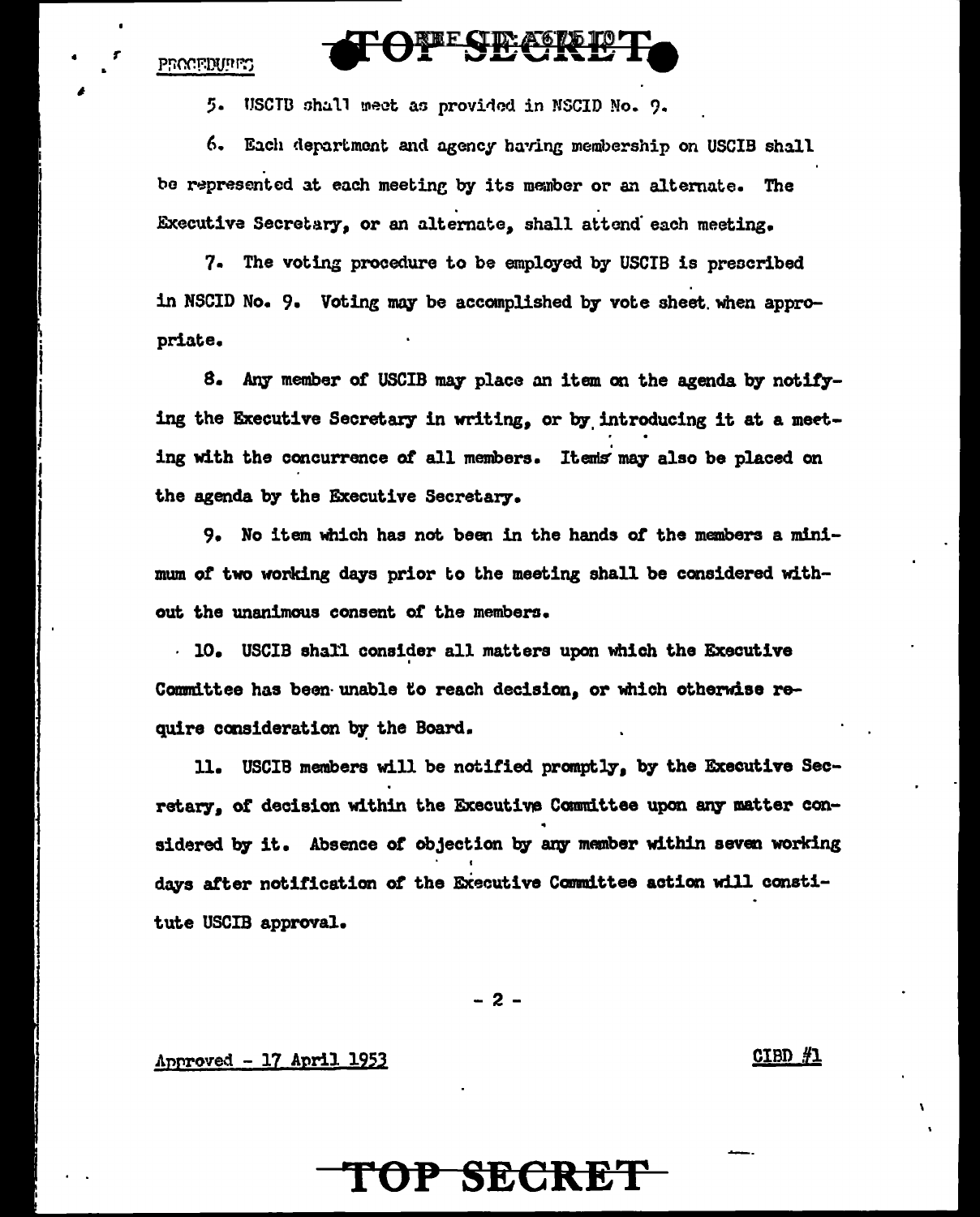#### **MUNUTES**

 $12.$ A record of the discussions and decisions of USCIB will be prepared in the form of minutes by the Executive Secretary, for approval by USCIB at a subsequent meeting.

#### IMPIFMENTATION OF DECISIONS

13. Each formal USCIB decision will include a statement as to the particular departments, agencies, or individuals who are responsible for implementing all or any specified parts of the decision.

14. USCIB shall review its organizational structure annually to insure that optimum effectiveness and efficiency are maintained.

Approved - 17 April 1953

CIBD #1

Å

## P SECRET

3.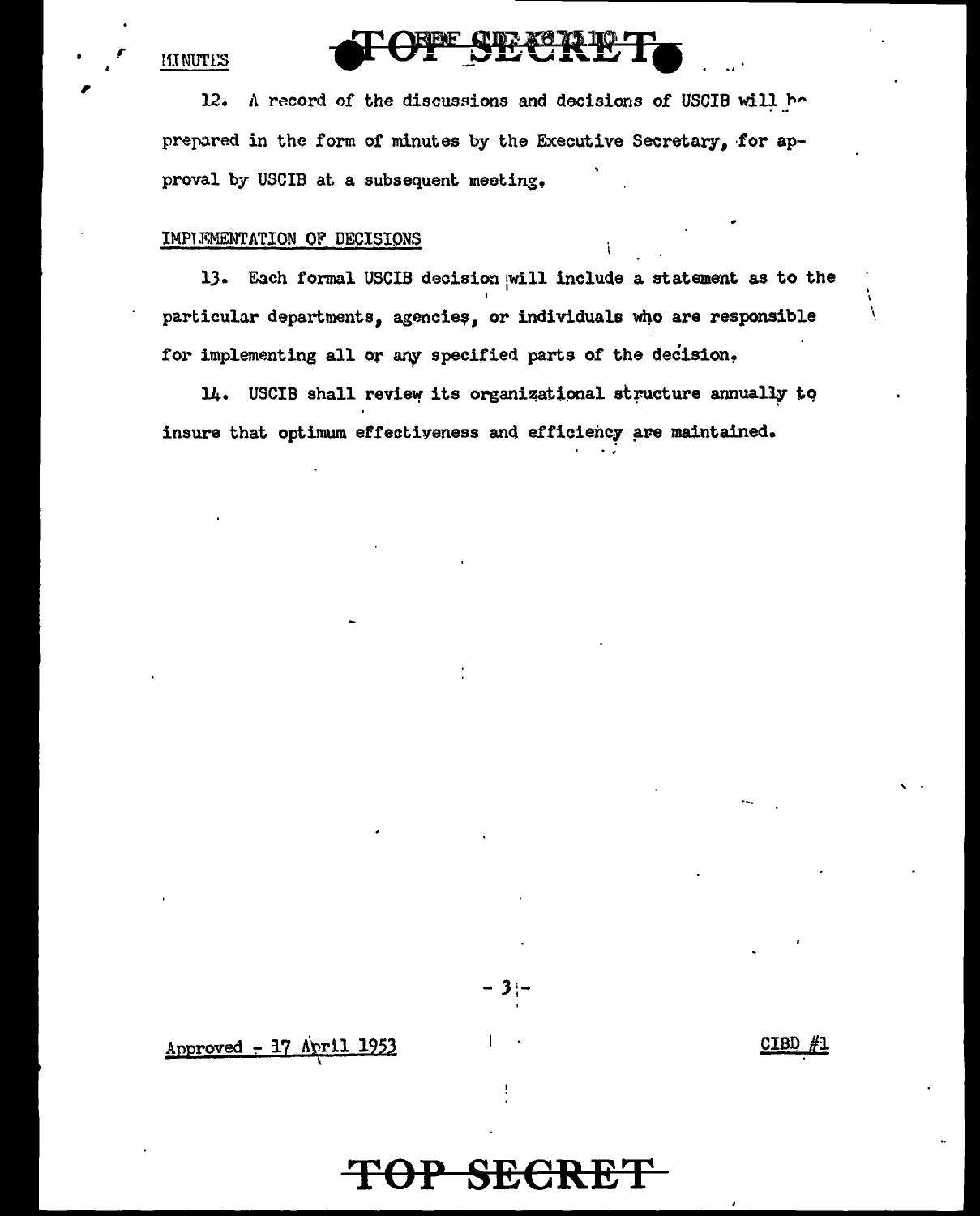<u>ייטממת פחיד</u>



#### USCIB EXBCUTIVE COMMITTEE (USCJDEC)

#### PURPOSE

1. To assist the United States Communications Intelligence Board (USCIB) in the dischange of its duties and responsibilities, as precribed in National Security Council Intelligence Directive Nwnber 9, revised, 29 December 1952 (NSCID No. 9), there is hereby established the United States Communications Intelligence Board Executive Committee (USCIBEC), whose terms of reference are set forth herein.

#### FUNCTIONS' AND AUTHORITY

2./ The Executive Committee shall serve as a standing group for, and under the direction of, USCIB and, within the limitations contained in the following paragraphs, shall have authority within the sphere of USCIB responsibility to consider, and to determine and di-1 rect/implementation of decisions upon all matters, exclusive of those involving major policy and those on which the Board itself shall decide to act. It shall also study and make recommendations on matters involving major policy. The Executive Committee, subject to review by USCIB, shall determine whether or not a matter involves major policy.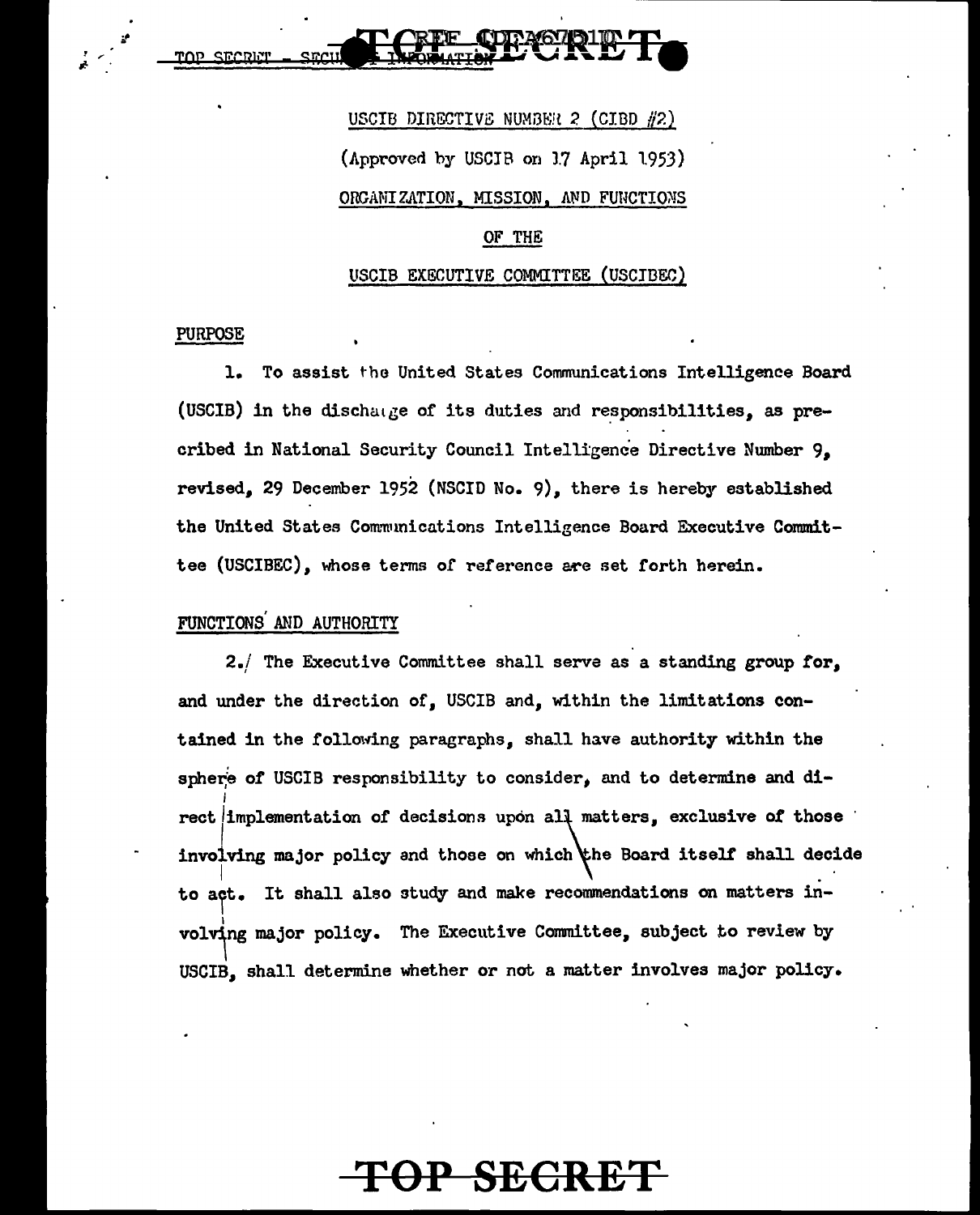- $3.$ The Executive Committee shall:
	- Coordinate arrangements for the preparation of statements  $a_{\bullet}$ of intelligence requirements, and priorities thereof;
	- $b<sub>1</sub>$ Present approved requirements to the Director. NSA, for fulfillment by him in accordance with his responsibilities under NSCID No. 9: and
	- Identify conflicts among requirements arising from limita $c_{\bullet}$ tions in available collection and production facilities. and resolve these conflicts or, failing to do so, submit them to USCIB for resolution.

#### ORGANIZATION

4. The Executive Committee shall be composed of one authoritative representative from each of the member departments and agencies of USCIB, to be designated by the incumbent USCIB member. The Executive Secretary, USCIB, shall act as Chairman of the Executive Committee without vote.

5. As Chairman, The Executive Secretary, USCIB, shall be responsible for the functioning of the Executive Committee, and he shall provide the secretarial assistance required. Such assistance shall include the preparation and distribution of agenda, papers to be considered, minutes, resumes of decisions, and vote sheet actions; and the performance of such other administrative functions as are required by the Executive Committee.

 $-2-$ 

#### Approved - 17 April 1953

#### CIBD  $#2$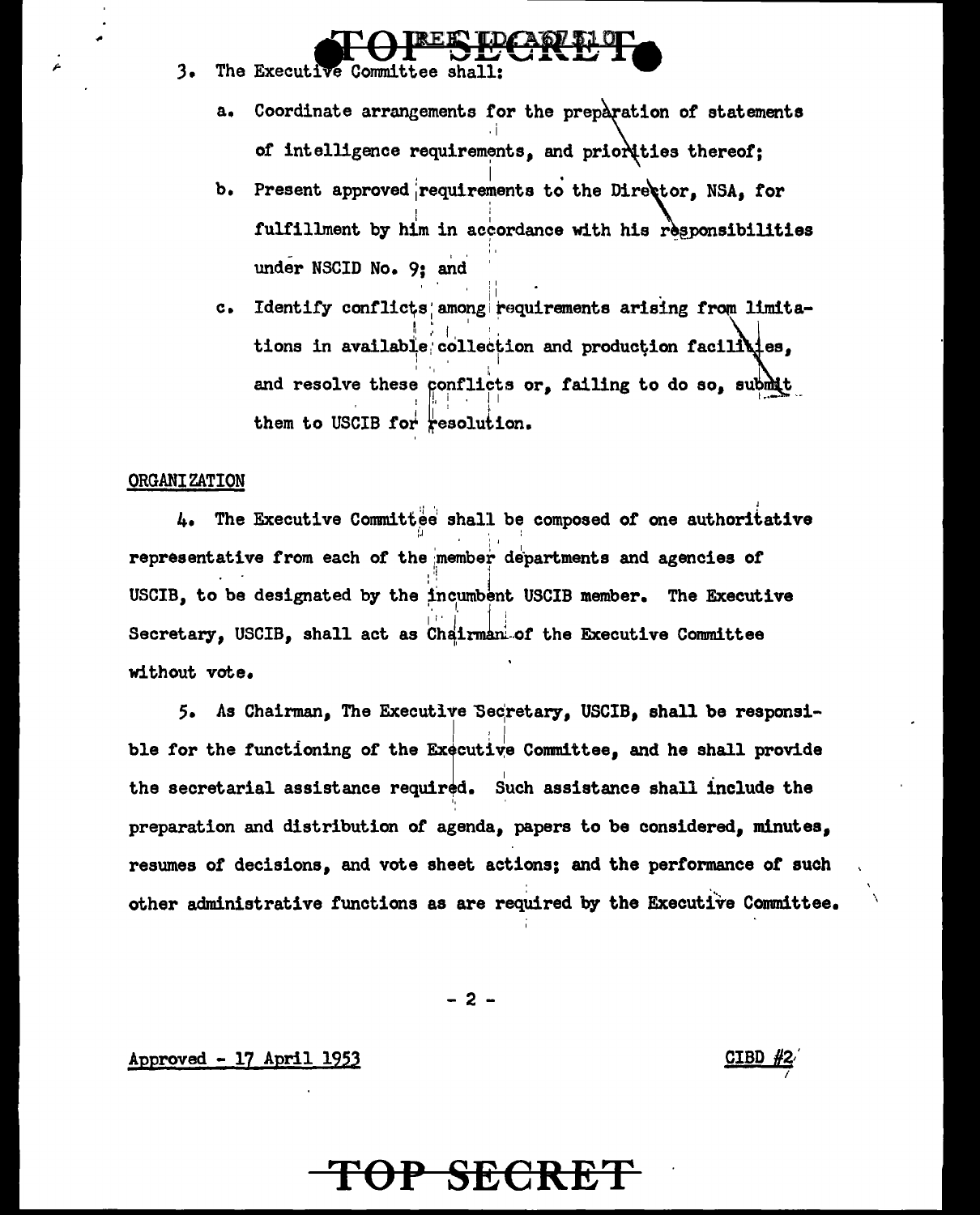#### PROCEDURES

6. The Executive Committee shall meet monthly, or oftener, as required.

**ERER HOL: 21671** 

,  $\sim$   $\lambda$ 

7. The Executive Conmittee may reach a decision either by vote taken, in meeting or by means of a vote sheet procedure. In all matters except those involving major policy, unanimity within the Executive Committee will, in the absence or objection or a USCIB member upon notification of the decision, render further consideration by USCIB unnecessary. The Executive Secretary will give prompt notification to USCIB members of Executive Committee decisions and recommendations. Matters involving major policy, after consideration by-the Executive Comnittee, and those matters upon which the Executive Committee is unable, within a period covering two consecutive regular meetings, to agree unanimously, will automatically be referred by the Executive Secretary to USCIB for consideration. In such<sup>+</sup>a case, the Executive Secretary will inform USCIB of the views and recommendations expressed by the Executive Committee members, and will schedule the matter for consideration at the next meeting of USCIB.

8. Any member of the Executive Committee may place an item on the agenda by notifying the Executive Secretary, USCIB, in writing; or by introducing it at a meeting, with the concurrence of all members.

9. Items may be placed on the agenda also by USCIB, by the Execu-Secretary, and by the Chairmen of standing committees. A member sub-' mitting an item for consideration will make every effort to forward it

- 3 -

I

 $\Delta$ pproved - 17 April 1953  $\overline{CD}$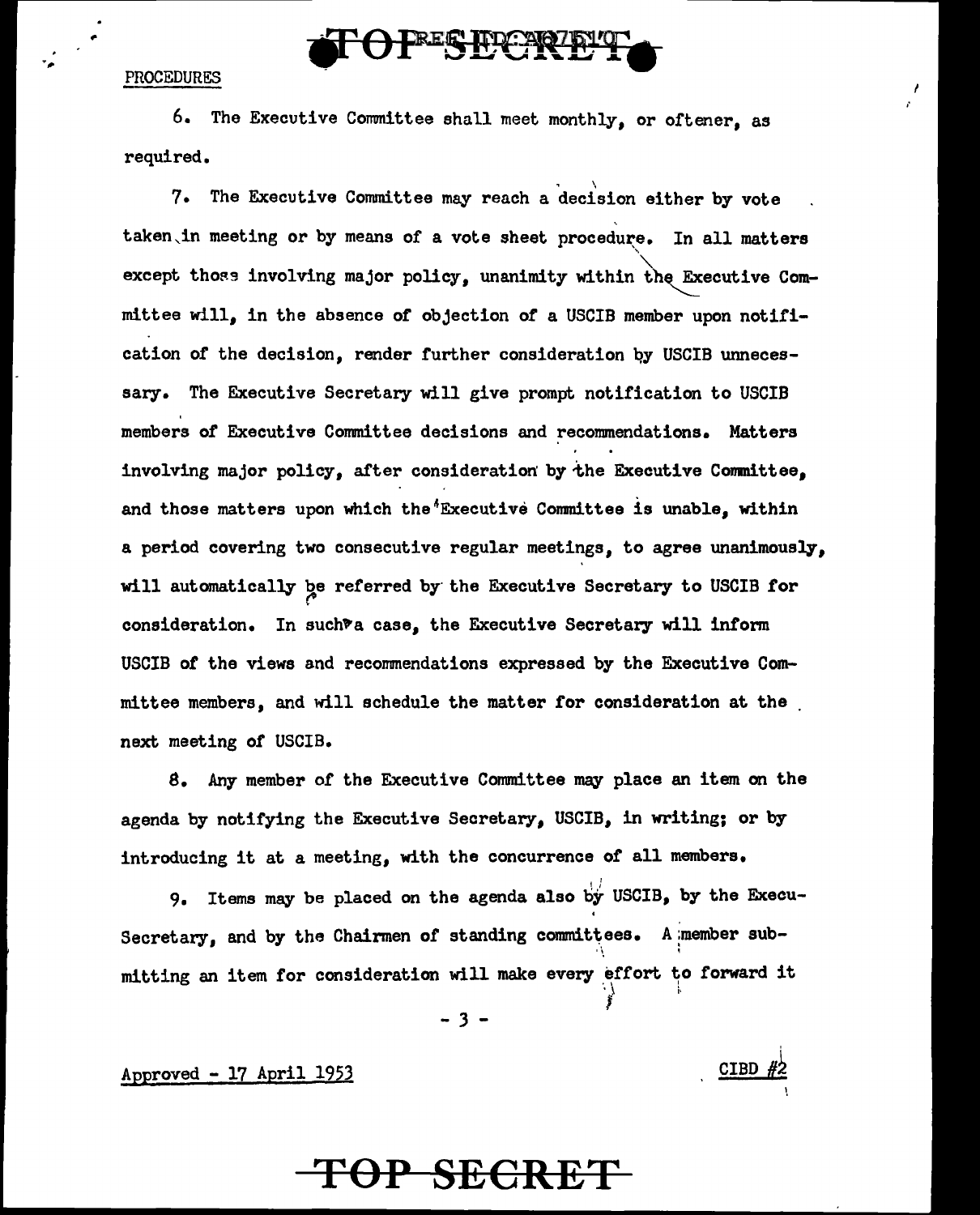to the Executive Secretary well in advance of the meeting date to permit sufficient time for pre-meeting consideration by all members. No item which has not been in the hands of the members a minimum of two working days prior to the meeting shall be considered without the unanimous consent of the members.

#### COMMITTEE STRUCTURE

İ

 $10.$ The Executive Committee shall establish such standing and ad hoc committees as it deems necessary.

OP SEGRET

Approved - 17 April 1953

CIBD  $#2$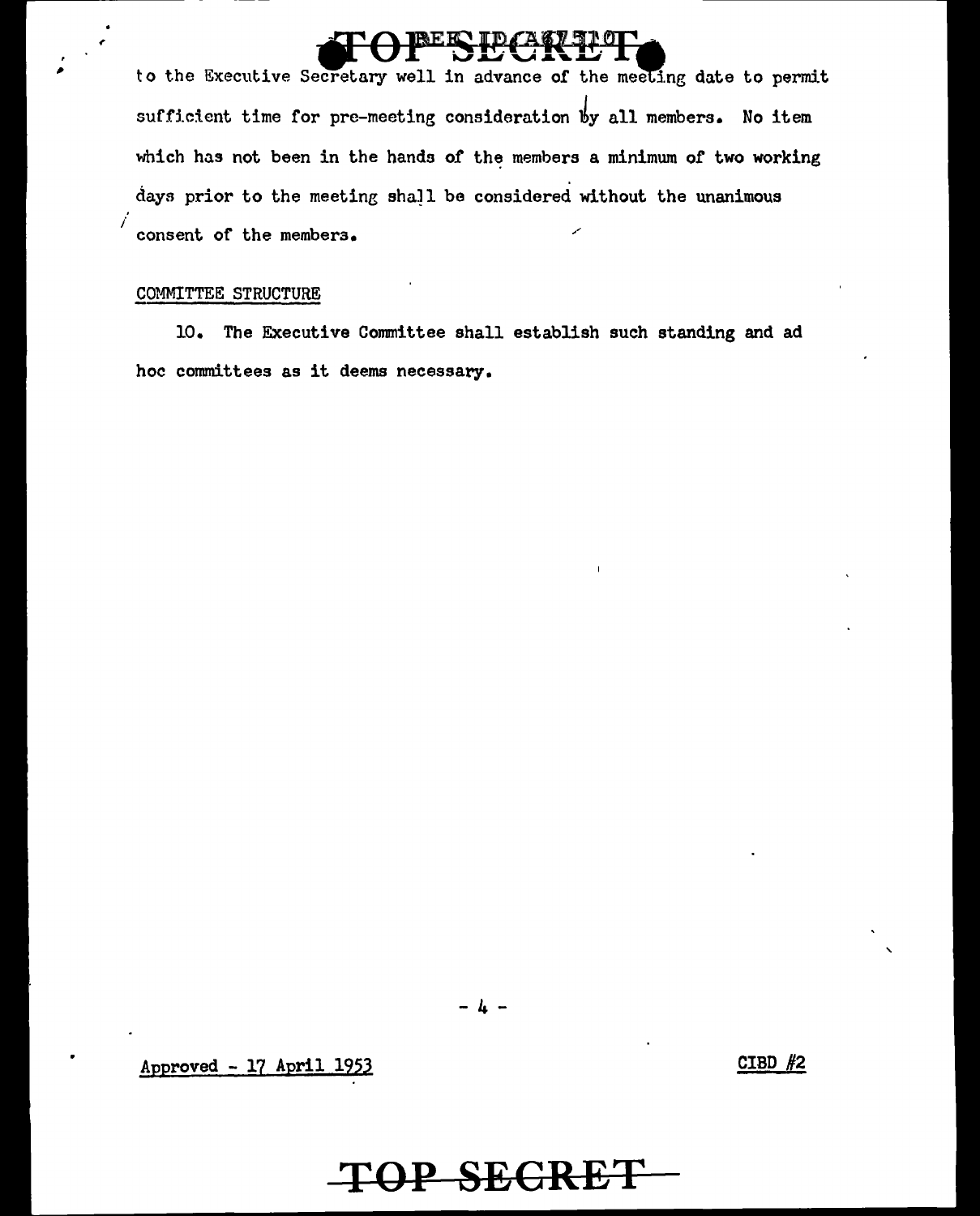USCIB DIRECTIVE NUMBER 3 (CIBD #3) (Approved by USCIB on 17 April 1953) ORGANIZATION, MISSION, AND FUNCTIONS OF THE USCIB EXECUTIVE SECRETARIAT (USCIBES)

### **AUTHORITY**

1. In accordance with provisions of paragraph le of National Security Council Intelligence Directive Number 9, revised, 29 December 1952 (NSCID No. 9), there is hereby established the United States Communications Intelligence Board Executive Secretariat (USCIBES), headed by an Executive Secretary, to fulfill the mission and functions herein assigned.

#### COMPOSITION AMO ORGANIZATION

•

2. The USCIB Executive Secretary shall be appointed by the Chairman, USCIB, with the approval of thelmajority of the Board. He shall be either military (active or reactivated status) normally of not less than colonel rank (or equivalent) or civilian of approximately equal level, and shall be assigned to the Office of the Executive Secretary, National Security Council. He<sub>;</sub>shal $\stackrel{|}{+}$  be responsible to the Board.

 $\mathbf{I}$   $\mathbf{I}$ 3. The USCIB Executive Secretary shall make recommendations to I . . the Board as to the size and composition of his staff which shall include: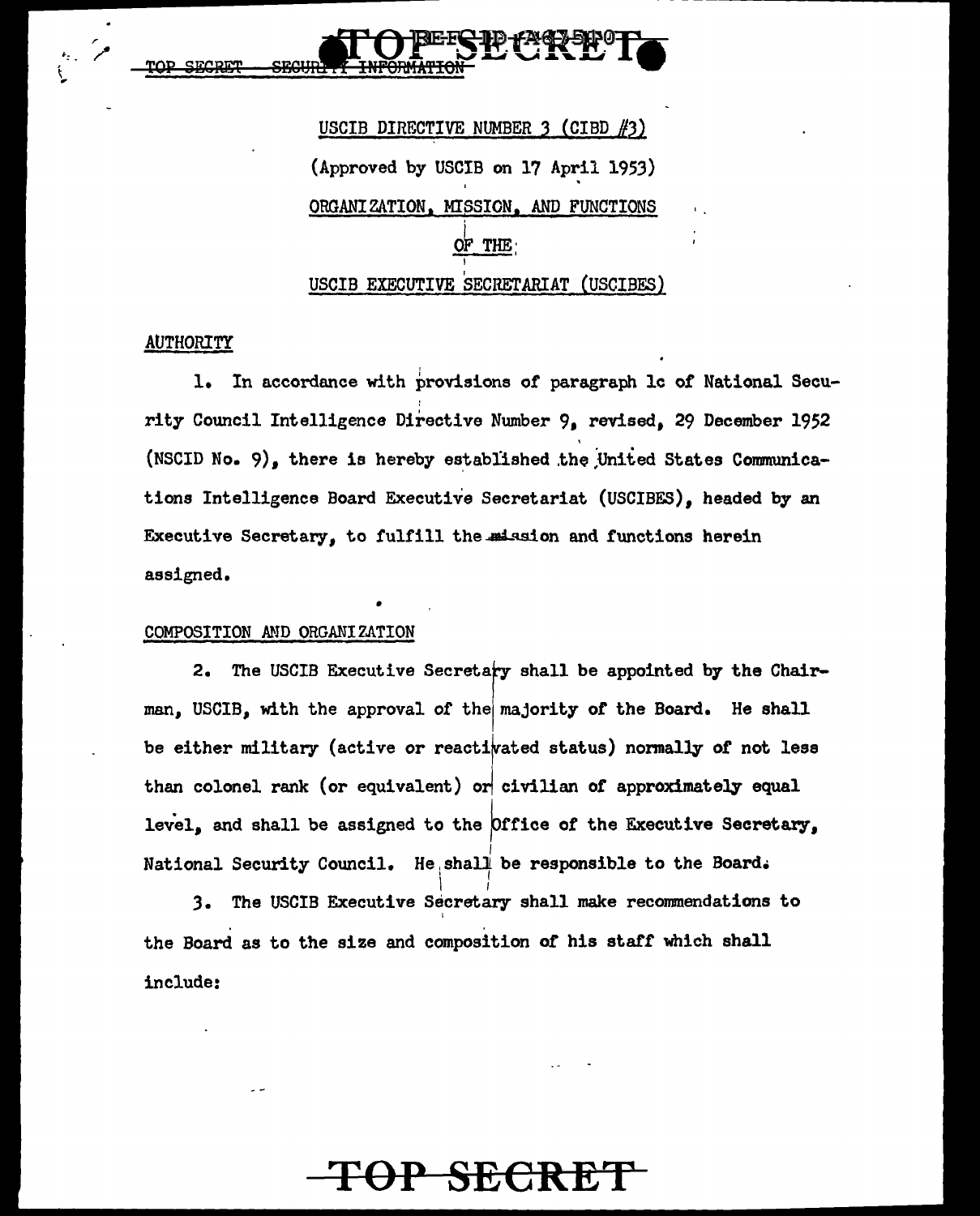**SFOPESEGREE Fo** a. Technical personnel, who shall be contributed by member departments and agencies.

> b. Administrative and clerical personnel, who shall be paid. provided office space, and given' logistic support by the Board Chairman in his capacity as Director of Central Intelligence.

#### FUNCTIONS AND DUTIES OF THE EXECUTIVE SECRETARY

4. The USCIB Executive Secretary, assisted by the Executive Secretariat, shall provide continuity of the executive, technical, and administrative affairs of USCIB and perform such functions as are assigned ' I recent the second control of the second control of the second control of the second control of the second control of the second control of the second control of the second control of the second control of the second co I I • <sup>~</sup> to him herein or otherwise by the Board. His principal duties shall be to:

- a. Attend USCIB meetings.
- b. Act as non-voting Chairman of USCIB Executive Committee.
- c. Provide secretarial services to USCIB, the USCIB Executive Committee and such standing and ad hoc committees as may be appointed within the USCIB organization.
- d. Codify, publish, and maintain the official file of Board decisions, directives, and policies.
- e. Advise and assist the USCIB member dopartments and agencies, as appropriate, in the interpretation and in the implementa-; tion of established USCIB policies and programs.

 $2 -$ 

Approved - 17 April 1953 CIBD *#3* 

## **SECRE**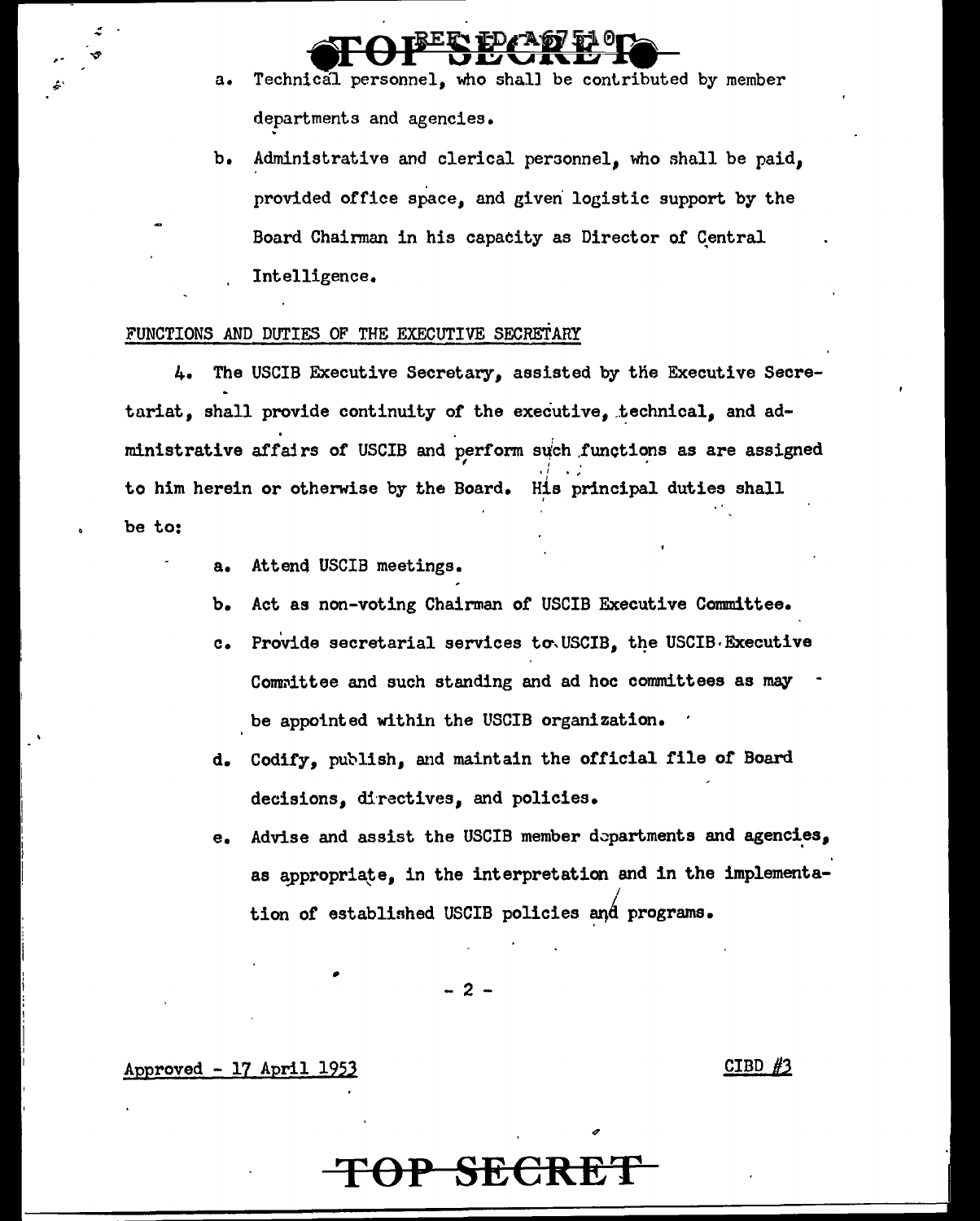# **lig COUPER ENGINEERS**

- f. Maintain liaison with the member departments and agencies for the purpose of keeping the Board informed on policies and activities in order to enable the Board, among other things, to carry out the provisions of paragraphs ld and le of NSCID No. 9, revised
- g. Coordinate the implementation of decisions on behalf of USCIB.
- 

h.

- Perform such other functions as the Chai.  $an_{\bullet}$  USCIB, may designate.
- 5. He shall perform the following additional specific duties:
	- a. Security Ne shall serve as USCIB security officer:
		- (1) He shal $\Lambda$  keep national, international, and agency COMINT seturity regulations under continuous review and, for this purpose, he shall investigate and study the standards and practices of such departments and \ \ agencies in utilizing and protecting COMINT information. Nothing herein shall be construed as authority to make physical inspections, without consent, within a department or agency.
		- (2) He shall maintain a record of the identity of all indoctrinated persons outside the member $\Diamond$  departments and agencies. He shall also maintain a record of the numbers of indoctrinated persons within each\member department and agency.

- 3 -

Approved-- 17 April 1953  $CIBD$  #3

## **TOP SECR**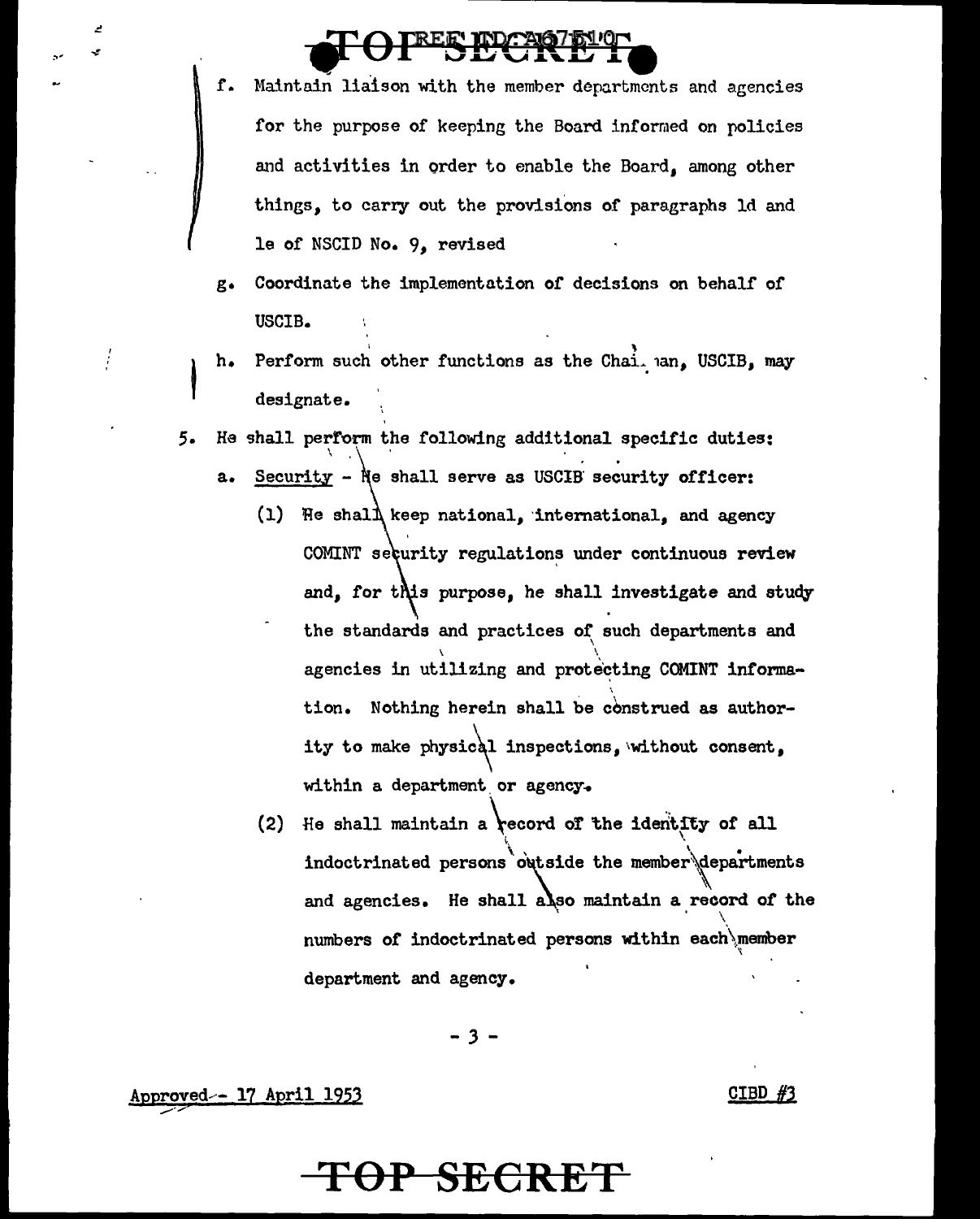- (3) He shall-arrange assistance in the investigation and  $\overline{\text{clearance of}}$  persons for COMINT whenever desired by marier departments and agencies.
- $(4)$  He shall keep informed of, and provide advice and assistance concerning, COMINT security matters of common · concent to USCIB members, and agencies under their jurisdiction.
- b. Domestic Liaison He shall conduct directly, or coordinate among the participating departments and agencies their handling of, such liaison with non-member domestic agencies and authorities as is required of the Executive Secretary by the Board or requested by any of its members in matters relating directly to COMINT activities.
- c. Liaison with the U.K. and British Commonwealth Countries -He shall keep generally informed of the conduct of liaison on COMINT matters with foreign governmental communications<br>intelligence agencies in accordance with the provisions of NSCID No. 9. Subject to the provisions of NSCID No. 5, he \ will conduct liaison with foreign COMINT Boards and foreign non-COMINT agencies as necessary. He shall keep the Direqtor, NSA, advised of any actions that may bear upon the latter's responsibilities in this respect. Insofar as possible, liaison channels maintained and operated by the Director, NSA, will be used for these foreign liaison matters.

- 4 -

 $\Delta$ aeproved - 17 April 1953

-~

فر

I